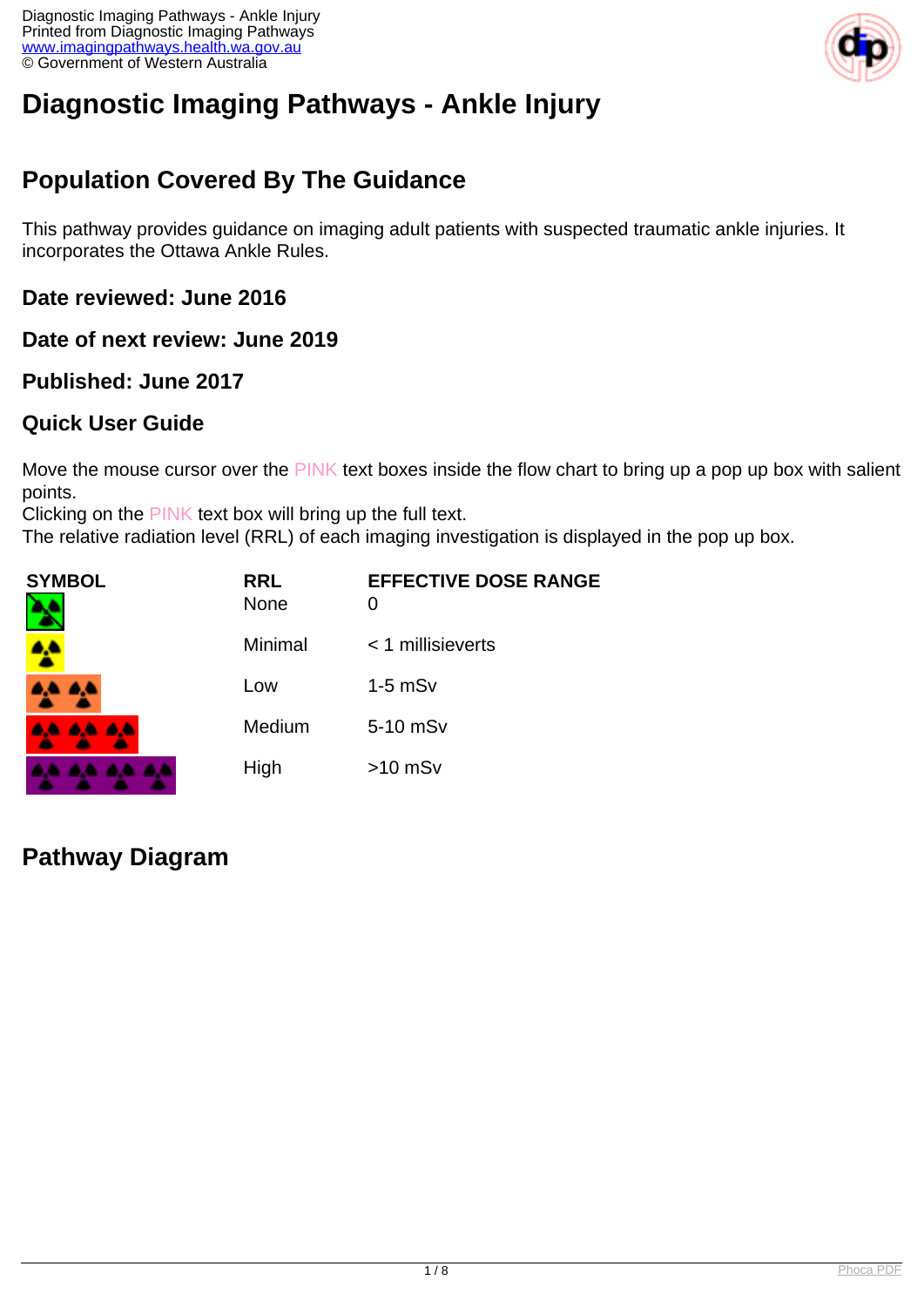

### **Image Gallery**

Note: These images open in a new page

#### **1a Tri-malleolar Fracture**

Image 1a (Plain Radiograph): Lateral view demonstrating a posterior tibial

may assist in diagnosing latent syndesmotic diastasis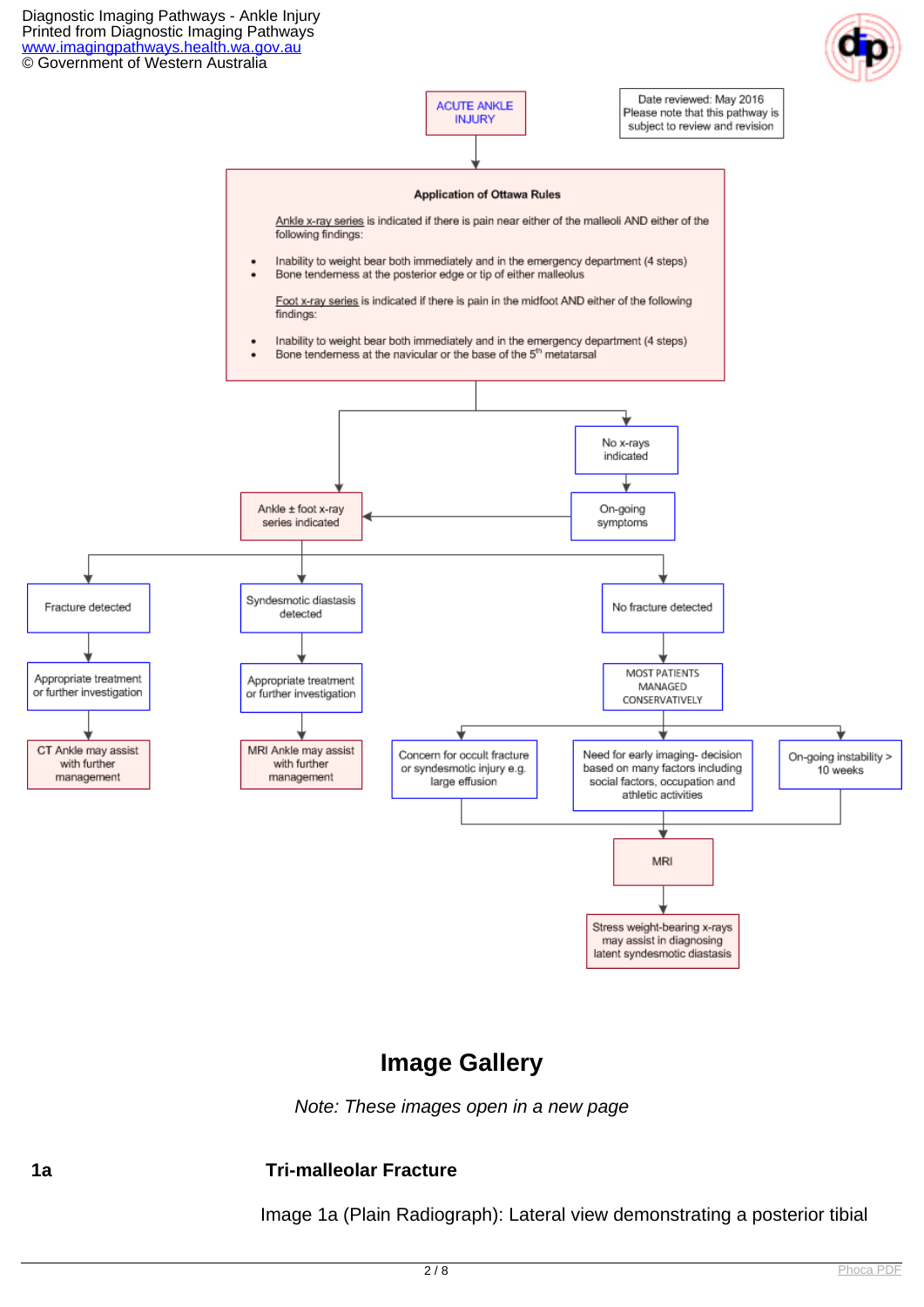Diagnostic Imaging Pathways - Ankle Injury Printed from Diagnostic Imaging Pathways [www.imagingpathways.health.wa.gov.au](http://www.imagingpathways.health.wa.gov.au/) © Government of Western Australia

fracture.







**1b Image 1b** (Plain Radiograph): AP view demonstrating fractures through both medial and lateral malleoli.



#### **2 Lateral Malleolus Fracture of Right Ankle**

Image 2 (Plain Radiograph): Oblique fracture of the lateral malleolus of the right ankle. There is lateral displacement within the ankle mortise with widening of the medial joint space.



### **3 Fractured Fifth metatarsal**

Image 3 (Plain Radiograph): Fracture of the base of the 5th metatarsal.

#### **4 Talar Dome Fracture**

Image 4 (Magnetic Resonance Imaging): Sagittal proton density image showing a chronic undisplaced osteochondral talar dome fracture.

### **Teaching Points**

- Most patients presenting following acute ankle injury can be managed conservatively and do not require imaging
- The Ottawa Ankle Rules and Ottawa Foot Rules should be used to select patients who require ankle and/or foot radiography and can safely exclude those who do not require imaging
- MRI of the ankle may be useful in selective patients and may assist in further management
- CT of the ankle is not indicated as the initial investigation but may assist with further management
- Stress radiography may be useful in suspected latent syndesmotic diastasis

### **Acute Ankle Injury**

- Ankle injury is a common reason for presentation to the emergency department and in the general practice setting
- In those presenting with acute ankle injury, the incidence of ankle fracture is low (2-20% amongst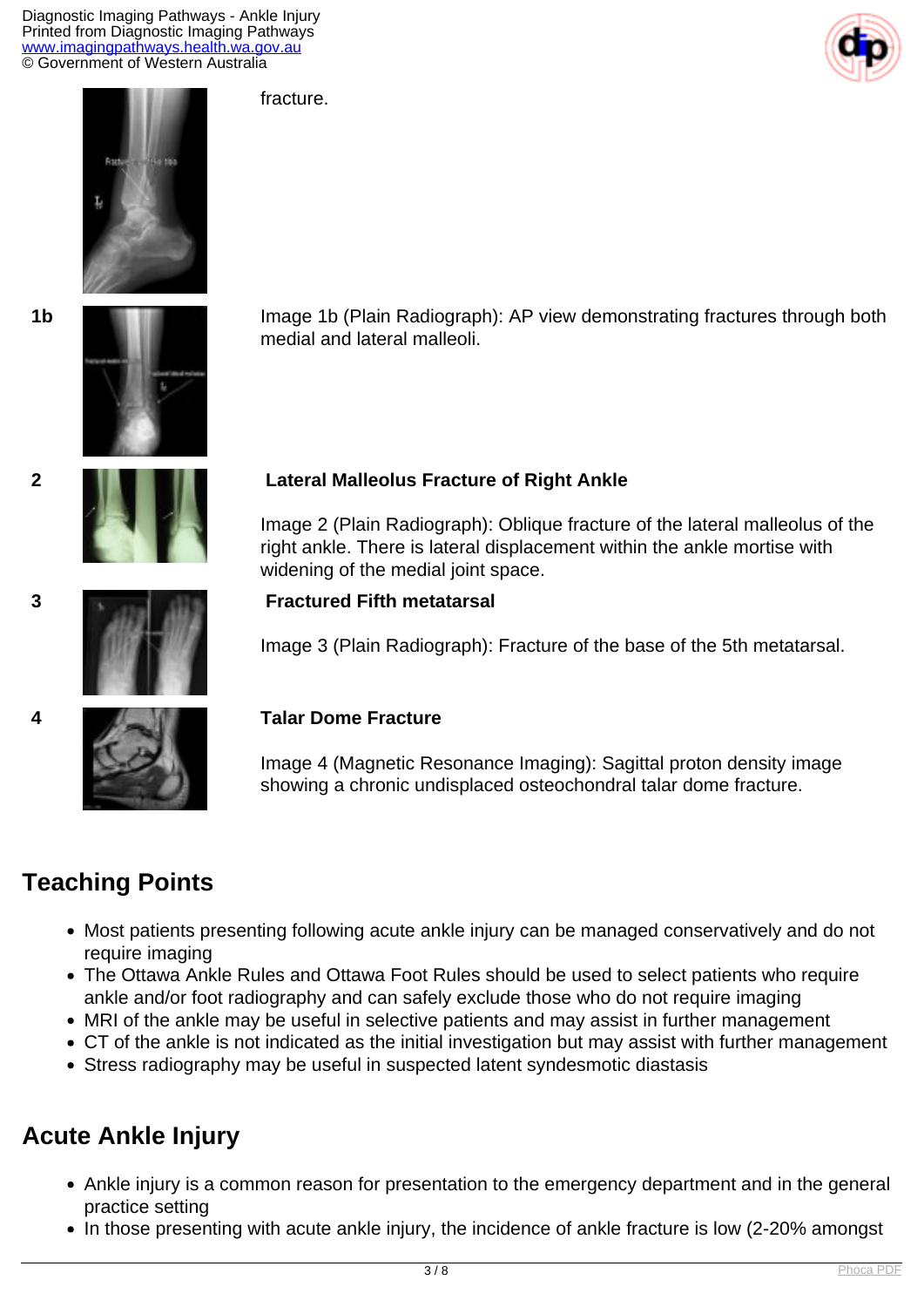

those who undergo evaluation with radiography) [1, 2](index.php/imaging-pathways/musculoskeletal-trauma/bone-and-joint-trauma/ankle-injury?tab=References#1)

- Soft tissue injuries are the most common diagnosis following ankle injury, with up to 85% of ankle sprains involving the lateral ligament complex ('lateral ankle sprain') [3.](index.php/imaging-pathways/musculoskeletal-trauma/bone-and-joint-trauma/ankle-injury?tab=References#3) This can be diagnosed clinically and in most, imaging is not required [2](index.php/imaging-pathways/musculoskeletal-trauma/bone-and-joint-trauma/ankle-injury?tab=References#2)
- The Ottawa Ankle Rules (OAR) safely excludes patients who do not have a fracture following acute ankle injury and assists in selecting patients who require imaging

## **Ottawa Ankle Rules (OAR)**

- The Ottawa Ankle and Foot Rules are clinical decision rules derived for predicting which patients have a fracture following acute ankle/foot injury in order to assist in selecting those who require radiography [4](index.php/imaging-pathways/musculoskeletal-trauma/bone-and-joint-trauma/ankle-injury?tab=References#4)
- These rules were refined and validated prospectively on 453 patients [5](index.php/imaging-pathways/musculoskeletal-trauma/bone-and-joint-trauma/ankle-injury?tab=References#5)
- The OAR have been prospectively applied in several other studies  $6-11$  and in all but one  $6$  have resulted in a significant reduction in the use of ankle and foot radiographs (19-34%) without missing any clinically significant fractures
- In one systematic review and meta-analysis summarising the evidence on the accuracy of the OAR for excluding fractures of the ankle and mid-foot, the pooled sensitivity was high (> 96%) when the OAR were applied within 48 hours following injury. [12](index.php/imaging-pathways/musculoskeletal-trauma/bone-and-joint-trauma/ankle-injury?tab=References#12) Less than 2% of patients who were negative for fracture according to the OAR actually had a fracture [12](index.php/imaging-pathways/musculoskeletal-trauma/bone-and-joint-trauma/ankle-injury?tab=References#12)
- In one series, implementation of the OAR resulted in a decrease in the use of ankle radiography by 28% and foot radiography by 14% without affecting the incidence of fracture detection [13](index.php/imaging-pathways/musculoskeletal-trauma/bone-and-joint-trauma/ankle-injury?tab=References#13)
- The OAR are validated in adults and children > 5 years. They should not be used in patients with decreased sensation or inability to communicate [1](index.php/imaging-pathways/musculoskeletal-trauma/bone-and-joint-trauma/ankle-injury?tab=References#1)
- The specificity of the OAR ranged from 26-48% in one study. [12](index.php/imaging-pathways/musculoskeletal-trauma/bone-and-joint-trauma/ankle-injury?tab=References#12) Modified OAR have been suggested to increase its specificity but have not been validated [1, 14](index.php/imaging-pathways/musculoskeletal-trauma/bone-and-joint-trauma/ankle-injury?tab=References#1)

## **Plain Radiography of the Ankle and Foot**

- An ankle x-ray series usually consists of anteroposterior (AP), lateral and mortise views. The fifth metatarsal distal to the tuberosity should be seen in at least one projection [1](index.php/imaging-pathways/musculoskeletal-trauma/bone-and-joint-trauma/ankle-injury?tab=References#1)
- The presence of an ankle effusion is best appreciated on the lateral view and is an important finding as a large effusion may represent an occult fracture [15](index.php/imaging-pathways/musculoskeletal-trauma/bone-and-joint-trauma/ankle-injury?tab=References#15)
- In one series, 33% of patients with an ankle effusion but no detectable fracture on radiography had an occult fracture confirmed on computed tomography. [15](index.php/imaging-pathways/musculoskeletal-trauma/bone-and-joint-trauma/ankle-injury?tab=References#15) The positive predictive value for occult fracture is generally greater for larger effusions (0.5 for 8mm, 0.86 for 15mm)  $15$  and a cut off of > 15mm has been suggested to prompt further cross-sectional imaging with MRI [1, 2,](index.php/imaging-pathways/musculoskeletal-trauma/bone-and-joint-trauma/ankle-injury?tab=References#1) [16](index.php/imaging-pathways/musculoskeletal-trauma/bone-and-joint-trauma/ankle-injury?tab=References#16)
- A foot x-ray series usually consists of AP, oblique and lateral view

## **Magnetic Resonance Imaging (MRI) of the Ankle**

- MRI can detect rupture of lateral ligaments with a sensitivity of 75-100%. [2,](index.php/imaging-pathways/musculoskeletal-trauma/bone-and-joint-trauma/ankle-injury?tab=References#2) [17](index.php/imaging-pathways/musculoskeletal-trauma/bone-and-joint-trauma/ankle-injury?tab=References#17) However, it is not routinely performed in this setting as findings do not correlate with clinical outcome [18](index.php/imaging-pathways/musculoskeletal-trauma/bone-and-joint-trauma/ankle-injury?tab=References#18) and most ligamentous injuries heal with sufficient strength to maintain joint stability with conservative management [1, 2](index.php/imaging-pathways/musculoskeletal-trauma/bone-and-joint-trauma/ankle-injury?tab=References#1)
- For injuries of the tibiofibular syndesmosis, MRI has a sensitivity of 100% and specificity of 70-100% [19](index.php/imaging-pathways/musculoskeletal-trauma/bone-and-joint-trauma/ankle-injury?tab=References#19)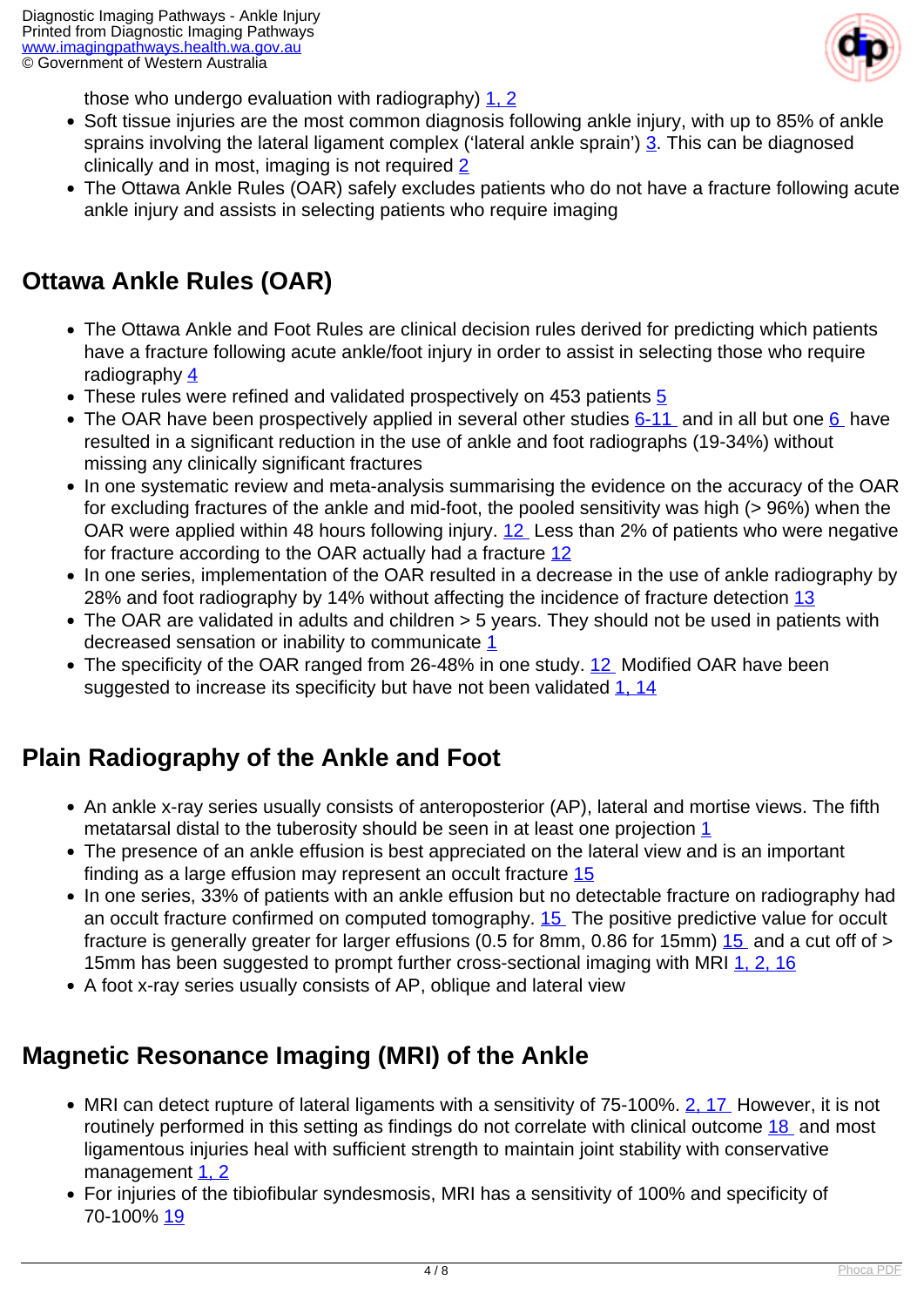

- Limitations of MRI include [2](index.php/imaging-pathways/musculoskeletal-trauma/bone-and-joint-trauma/ankle-injury?tab=References#2)
	- High cost
	- Longer examination time
	- Less availability
- For these reasons and the high incidence of sprained ankle, MRI has been recommended for  $1, 2,$ [20](index.php/imaging-pathways/musculoskeletal-trauma/bone-and-joint-trauma/ankle-injury?tab=References#20)
	- Detection of occult fractures
	- Injuries of the tibiofibular syndesmosis
	- Chronic instability of the ankle
	- Suspected osteochondral lesions
	- When there is a need for an early imaging-based decision such as with high-performance athletes

## **Computed Tomography (CT) of the Ankle**

- CT is not indicated for initial imaging in acute ankle injury. [1, 14](index.php/imaging-pathways/musculoskeletal-trauma/bone-and-joint-trauma/ankle-injury?tab=References#1) It may assist with further management following diagnosis with x-ray [1, 21](index.php/imaging-pathways/musculoskeletal-trauma/bone-and-joint-trauma/ankle-injury?tab=References#1)
- Although an uncommon injury, fractures of the talus are negative in up to 40% of plain radiographs [1](index.php/imaging-pathways/musculoskeletal-trauma/bone-and-joint-trauma/ankle-injury?tab=References#1)
- Lateral process fractures of the talus are most common in snowboarders and should be suspected when there is a history of inversion with dorsiflexion, together with tenderness over the lateral aspect of the talus [22](index.php/imaging-pathways/musculoskeletal-trauma/bone-and-joint-trauma/ankle-injury?tab=References#22)
- Although there is limited evidence regarding the diagnostic accuracy of CT in ankle injury, it has been recommended for assessing the degree of displacement in the preoperative panning for fractures of the talus  $1$

## **Stress Weight-bearing Radiography**

- Syndesmotic injuries (high ankle sprain) can be challenging to diagnose on static radiographs, as the fibula remains reduced. Some syndesmotic injuries, particularly Grade II, may be occultly unstable and if left untreated, can result in chronic instability, pain, degenerative joint disease and predispose to further injury [23](index.php/imaging-pathways/musculoskeletal-trauma/bone-and-joint-trauma/ankle-injury?tab=References#23)
- In addition to a thorough clinical examination (including special tests such as the external rotation test), stress weight bearing radiographs (where tolerated by the patient) may assist in detecting latent syndesmotic injury [24](index.php/imaging-pathways/musculoskeletal-trauma/bone-and-joint-trauma/ankle-injury?tab=References#24)
- Classically, syndesmotic injuries may be present if radiographs show increased tibiofibular clear space, decreased tibiofibular overlap and/or increased medial clear space [25](index.php/imaging-pathways/musculoskeletal-trauma/bone-and-joint-trauma/ankle-injury?tab=References#25)

### **References**

#### **Date of literature search: June 2016**

The search methodology is available on request. **[Email](index.php/contact-us)** 

References are graded from Level I to V according to the Oxford Centre for Evidence-Based Medicine, Levels of Evidence. [Download the document](http://www.cebm.net/wp-content/uploads/2014/06/CEBM-Levels-of-Evidence-2.1.pdf)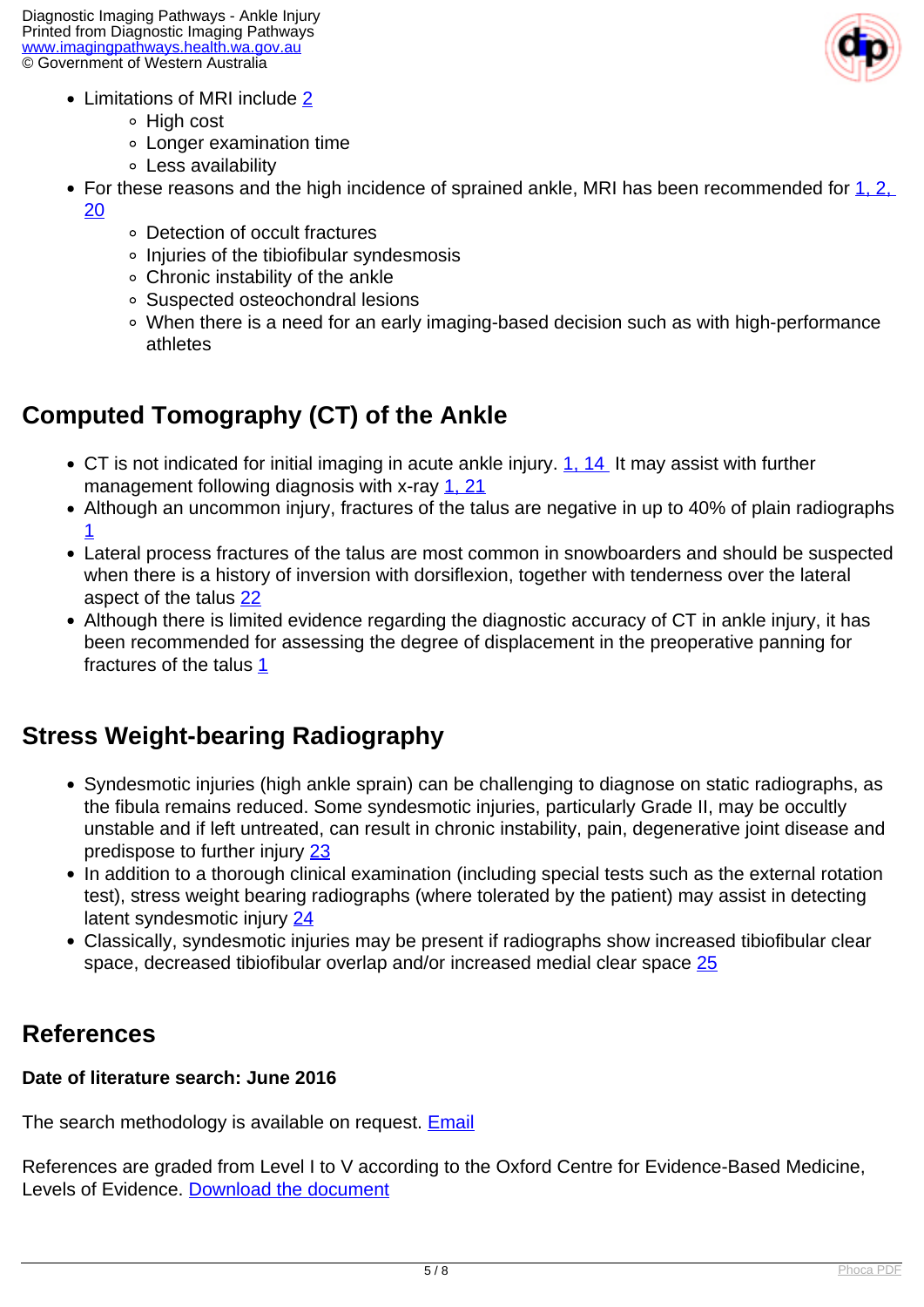

- 1. Mosher TJ, Kransdorf MJ, Adler R, Appel M, Beaman FD, Bernard SA, et al. **ACR Appropriateness Criteria acute trauma to the ankle.** J Am Coll Radiol. 2015;12(3):221-7. (Guidelines). [View the reference](http://www.ncbi.nlm.nih.gov/pubmed/25743919 )
- 2. Polzer H, Kanz KG, Prall WC, Haasters F, Ockert B, Mutschler W, et al. **Diagnosis and treatment of acute ankle injuries: development of an evidence-based algorithm.** Orthop Rev (Pavia). 2012;4(1):e5. (Guidelines). [View the reference](http://www.ncbi.nlm.nih.gov/pubmed/22577506 )
- 3. Cheng Y, Cai Y, Wang Y. **Value of ultrasonography for detecting chronic injury of the lateral ligaments of the ankle joint compared with ultrasonography findings.** Br J Radiol. 2014;87(1033):20130406. (Level III evidence). [View the reference](http://www.ncbi.nlm.nih.gov/pubmed/4352708 )
- 4. Stiell IG, Greenberg GH, McKnight RD, Nair RC, McDowell I, Worthington JR. **A study to develop clinical decision rules for the use of radiography in acute ankle injuries.** Ann Emerg Med. 1992;21(4):384-90. (Level II evidence). [View the reference](http://www.ncbi.nlm.nih.gov/pubmed/1554175 )
- 5. Stiell IG, Greenberg GH, McKnight RD, Nair RC, McDowell I, Reardon M, et al. **Decision rules for the use of radiography in acute ankle injuries. Refinement and prospective validation.**  Jama. 1993;269(9):1127-32. (Level I evidence). View the reference
- 6. Kelly AM, Richards D, Kerr L, Grant J, O'Donovan P, Basire K, et al. **Failed validation of a clinical decision rule for the use of radiography in acute ankle injury.** N Z Med J. 1994;107(982):294-5. (Level II evidence). [View the reference](http://www.ncbi.nlm.nih.gov/pubmed/8093158 )
- 7. Lucchesi GM, Jackson RE, Peacock WF, Cerasani C, Swor RA. **Sensitivity of the Ottawa** rules. Ann Emerg Med. 1995;26(1):1-5. (Level II evidence). View the reference
- 8. Pigman EC, Klug RK, Sanford S, Jolly BT. **Evaluation of the Ottawa clinical decision rules for the use of radiography in acute ankle and midfoot injuries in the emergency department: an independent site assessment.** Ann Emerg Med. 1994;24(1):41-5. (Level II evidence). [View the](http://www.ncbi.nlm.nih.gov/pubmed/7912053 ) [reference](http://www.ncbi.nlm.nih.gov/pubmed/7912053 )
- 9. Stiell I, Wells G, Laupacis A, Brison R, Verbeek R, Vandemheen K, et al. **Multicentre trial to introduce the Ottawa ankle rules for use of radiography in acute ankle injuries. Multicentre Ankle Rule Study Group.** Bmj. 1995;311(7005):594-7. (Level II evidence). [View the reference](http://www.ncbi.nlm.nih.gov/pubmed/7663253 )
- 10. Papacostas E, Malliaropoulos N, Papadopoulos A, Liouliakis C. **Validation of Ottawa ankle rules protocol in Greek athletes: study in the emergency departments of a district general hospital and a sports injuries clinic.** Br J Sports Med. 2001;35(6):445-7. (Level II evidence). [View the reference](Br J Sports Med. 2001;35(6):445-7. (Level II evidence). )
- 11. Leddy JJ, Smolinski RJ, Lawrence J, Snyder JL, Priore RL. **Prospective evaluation of the Ottawa Ankle Rules in a university sports medicine center. With a modification to increase specificity for identifying malleolar fractures.** Am J Sports Med. 1998;26(2):158-65. (Level II evidence). [View the reference](http://www.ncbi.nlm.nih.gov/pubmed/9548106 )
- 12. Bachmann LM, Kolb E, Koller MT, Steurer J, ter Riet G. **Accuracy of Ottawa ankle rules to exclude fractures of the ankle and mid-foot: systematic review.** BMJ. 2003;326(7386):417. (Level II evidence). [View the reference](http://www.ncbi.nlm.nih.gov/pubmed/12595378 )
- 13. Stiell IG, McKnight RD, Greenberg GH, McDowell I, Nair RC, Wells GA, et al. **Implementation of the Ottawa ankle rules.** JAMA. 1994;271(11):827-32. (Level I evidence). [View the reference](http://www.ncbi.nlm.nih.gov/pubmed/8114236 )
- 14. Jonckheer P, Willems T, De Ridder R, Paulus D, Holdt Henningsen K, San Miguel L, et al. **Evaluating fracture risk in acute ankle sprains: Any news since the Ottawa Ankle Rules? A systematic review.** Eur J Gen Pract. 2016;22(1):31-41. (Level II evidence). *View the reference*
- 15. Clark TW, Janzen DL, Ho K, Grunfeld A, Connell DG. **Detection of radiographically occult ankle fractures following acute trauma: positive predictive value of an ankle effusion.** AJR Am J Roentgenol. 1995;164(5):1185-9. (Level III evidence). [View the reference](http://www.ncbi.nlm.nih.gov/pubmed/7717229 )
- 16. Clark TW, Janzen DL, Logan PM, Ho K, Connell DG. **Improving the detection of radiographically occult ankle fractures: positive predictive value of an ankle joint effusion.**  Clin Radiol. 1996;51(9):632-6. (Level III evidence). [View the reference](http://www.ncbi.nlm.nih.gov/pubmed/8810692 )
- 17. Gaebler C, Kukla C, Breitenseher MJ, Nellas ZJ, Mittlboeck M, Trattnig S, et al. **Diagnosis of lateral ankle ligament injuries. Comparison between talar tilt, MRI and operative findings in**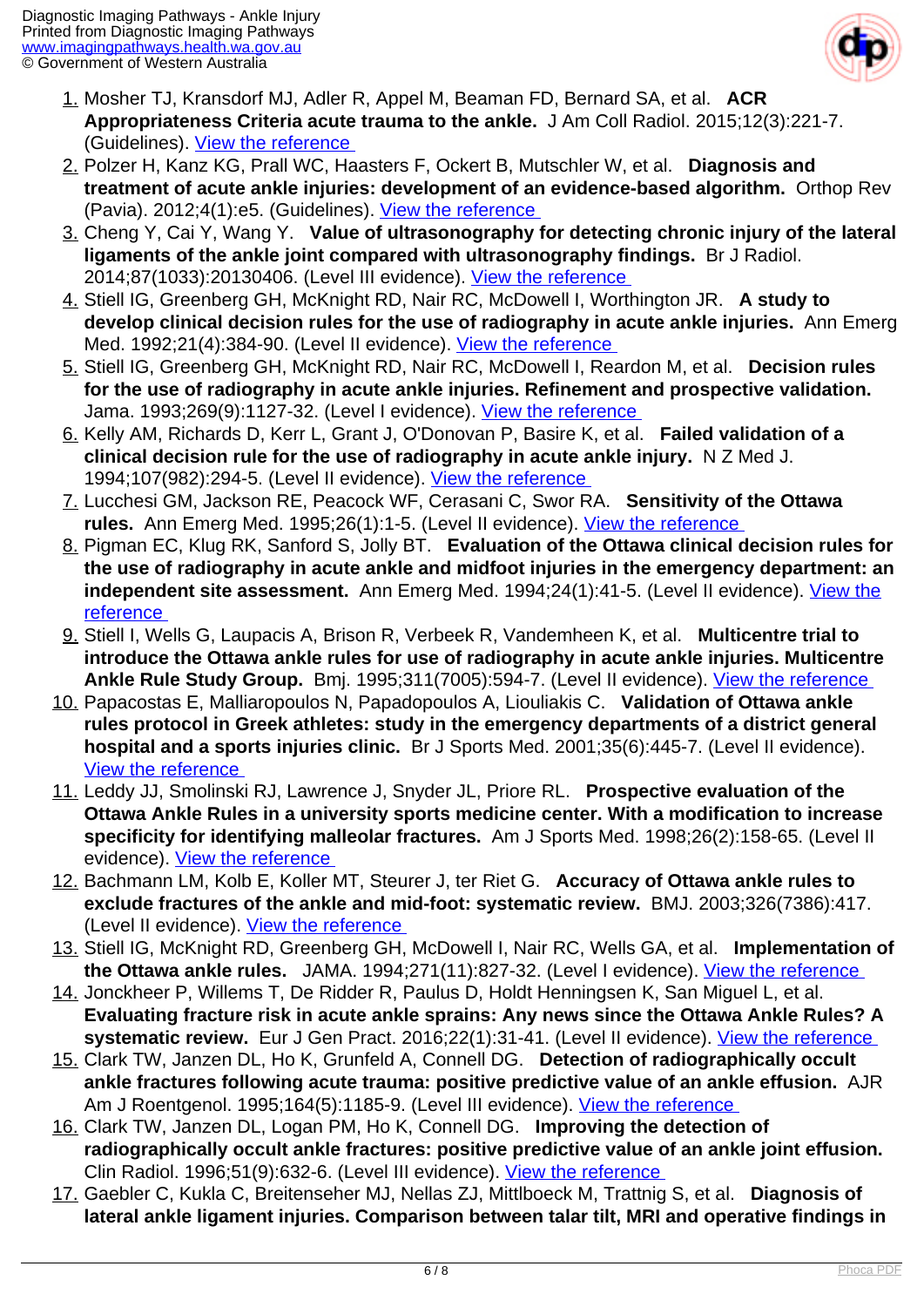

**112 athletes.** Acta Orthop Scand. 1997;68(3):286-90. (Level III evidence). [View the reference](http://www.ncbi.nlm.nih.gov/pubmed/9246995 ) 

- 18. Zanetti M, De Simoni C, Wetz HH, Zollinger H, Hodler J. **Magnetic resonance imaging of injuries to the ankle joint: can it predict clinical outcome?** Skeletal Radiol. 1997;26(2):82-8. (Level III/IV evidence). [View the reference](http://www.ncbi.nlm.nih.gov/pubmed/9060098 )
- 19. Oae K, Takao M, Naito K, Uchio Y, Kono T, Ishida J, et al. **Injury of the tibiofibular syndesmosis: value of MR imaging for diagnosis.** Radiology. 2003;227(1):155-61. (Level III evidence) [View the reference](http://www.ncbi.nlm.nih.gov/pubmed/12616009 )
- 20. Cheung Y, Rosenberg ZS. **MR imaging of ligamentous abnormalities of the ankle and foot.**  Magn Reson Imaging Clin N Am. 2001;9(3):507-31, x. (Review article). View the reference
- 21. van den Bekerom MP. **Diagnosing syndesmotic instability in ankle fractures.** World J Orthop. 2011;2(7):51-6. (Review article). View the reference
- 22. Chan GM, Yoshida D. **Fracture of the lateral process of the talus associated with snowboarding.** Ann Emerg Med. 2003;41(6):854-8. (Level IV evidence). [View the reference](http://www.ncbi.nlm.nih.gov/pubmed/12764342 )
- 23. Ryan LP, Hills MC, Chang J, Wilson CD. **The lambda sign: a new radiographic indicator of latent syndesmosis instability.** Foot Ankle Int. 2014;35(9):903-8. (Level III evidence). [View the](http://www.ncbi.nlm.nih.gov/pubmed/25037708 ) [reference](http://www.ncbi.nlm.nih.gov/pubmed/25037708 )
- 24. Lin CF, Gross ML, Weinhold P. **Ankle syndesmosis injuries: anatomy, biomechanics, mechanism of injury, and clinical guidelines for diagnosis and intervention.** J Orthop Sports Phys Ther. 2006;36(6):372-84. (Review article). View the reference
- 25. Hunt KJ. **Syndesmosis injuries.** Curr Rev Musculoskelet Med. 2013;6(4):304-12. (Review article). [View the reference](https://www.ncbi.nlm.nih.gov/pubmed/23949902 )

| Information from this website                                                                                                                                                                                                   | <b>Information from the Royal</b><br><b>Australian and New Zealand</b><br><b>College of Radiologists' website</b>                                                                                                                                                  |
|---------------------------------------------------------------------------------------------------------------------------------------------------------------------------------------------------------------------------------|--------------------------------------------------------------------------------------------------------------------------------------------------------------------------------------------------------------------------------------------------------------------|
| <b>Consent to Procedure or Treatment</b><br><b>Radiation Risks of X-rays and Scans</b><br><b>Ankle Injury</b><br><b>Computed Tomography (CT)</b><br><b>Magnetic Resonance Imaging (MRI)</b><br><b>Plain Radiography (X-ray)</b> | <b>Computed Tomography (CT)</b><br><b>Magnetic Resonance Imaging (MRI)</b><br><b>Plain Radiography/X-rays</b><br><b>Radiation Risk of Medical Imaging During</b><br><b>Pregnancy</b><br><b>Radiation Risk of Medical Imaging for</b><br><b>Adults and Children</b> |
|                                                                                                                                                                                                                                 |                                                                                                                                                                                                                                                                    |

## **Information for Consumers**

#### **Copyright**

© Copyright 2015, Department of Health Western Australia. All Rights Reserved. This web site and its